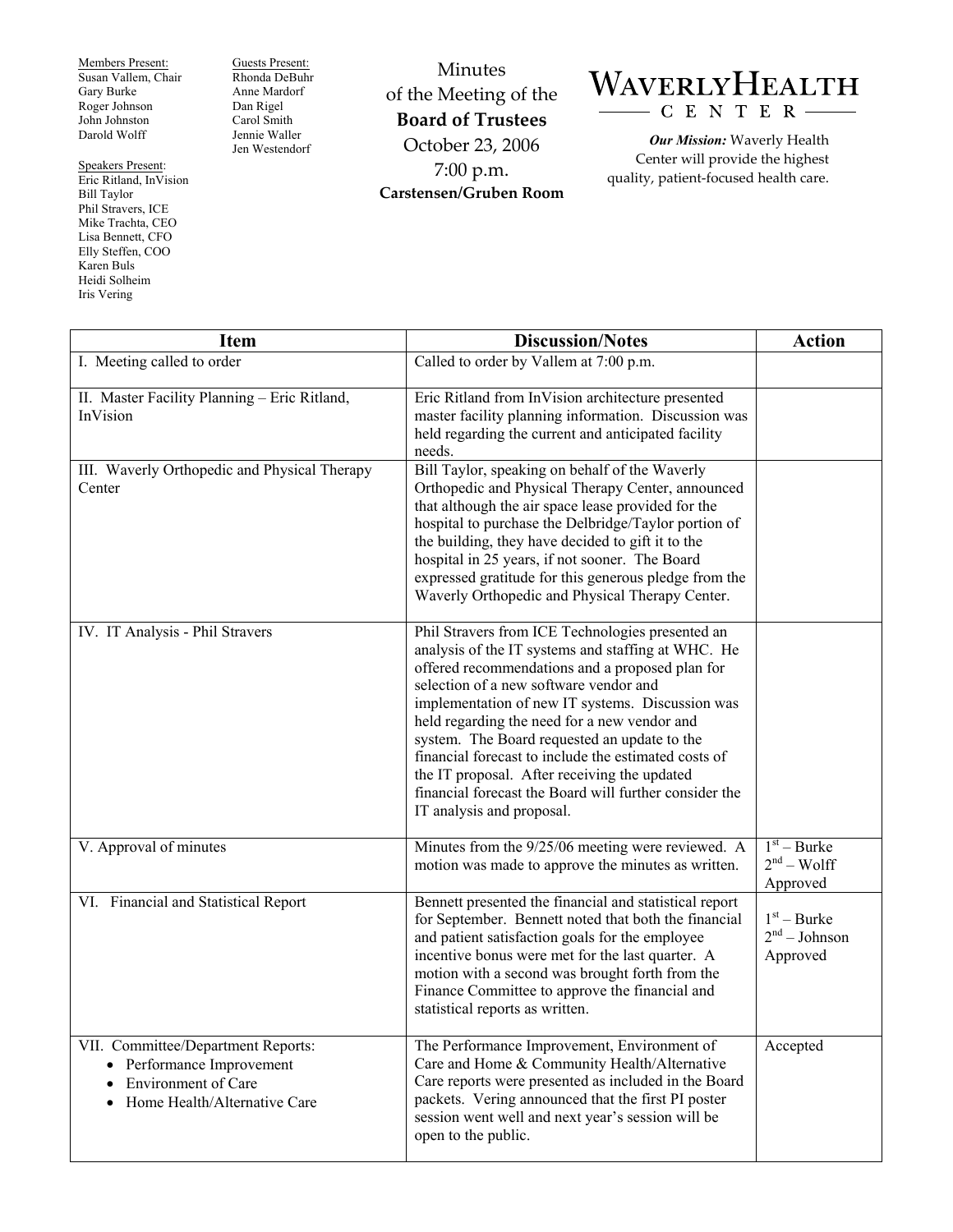| VIII. C.E.O.'s Report                                                                                                                                                                                                                                                                                                                                                                                                                                                                             |                                                                                                                                                                                                                                                                                                                                                                                                                                                           |                                                 |
|---------------------------------------------------------------------------------------------------------------------------------------------------------------------------------------------------------------------------------------------------------------------------------------------------------------------------------------------------------------------------------------------------------------------------------------------------------------------------------------------------|-----------------------------------------------------------------------------------------------------------------------------------------------------------------------------------------------------------------------------------------------------------------------------------------------------------------------------------------------------------------------------------------------------------------------------------------------------------|-------------------------------------------------|
| • Organizational Chart                                                                                                                                                                                                                                                                                                                                                                                                                                                                            | Steffen presented changes to the organizational chart<br>following Mary Conway's retirement from the Chief<br>of Clinical Services position. A motion was made to<br>approve the revised organizational chart as<br>presented.                                                                                                                                                                                                                            | $1st - Johnson$<br>$2nd - Johnston$<br>Approved |
| Cardiology Service                                                                                                                                                                                                                                                                                                                                                                                                                                                                                | Steffen presented information about the history of<br>cardiology services offered at WHC, and the current<br>need for additional cardiology coverage. Discussion<br>was held regarding the demonstrated need for<br>cardiology services and the benefit to the<br>community, as well as the financial costs to the<br>hospital. A motion was made to approve recruiting a<br>non-invasive cardiologist, with recruitment costs not<br>to exceed \$13,000. | $1st - Wolf$<br>$2nd - Burke$<br>Approved       |
| Senior Health Insurance Information<br>Program (SHIIP)                                                                                                                                                                                                                                                                                                                                                                                                                                            | Solheim presented a request from the state for<br>Waverly Health Center to be a Senior Health<br>Insurance Information Program sponsor. Discussion<br>was held regarding the commitments this would<br>entail and the benefit it would provide to the<br>community. A motion was made to approve<br>becoming a sponsor for the Senior Health Insurance<br>Information Program.                                                                            | $1st - Johnston$<br>$2nd - Johnson$<br>Approved |
| IX. Medical Staff Report                                                                                                                                                                                                                                                                                                                                                                                                                                                                          | No report.                                                                                                                                                                                                                                                                                                                                                                                                                                                |                                                 |
| X. Service Excellence Update                                                                                                                                                                                                                                                                                                                                                                                                                                                                      | Steffen reported that Michele Matt, our trainer from<br>Custom Learning Systems was here for a full day of<br>training today. She reported that Vallem and Burke<br>were able to attend, and that there will be further<br>opportunities for the Board to participate as the<br>initiative is rolled out.                                                                                                                                                 |                                                 |
| XI. Old Business<br>• Construction Update                                                                                                                                                                                                                                                                                                                                                                                                                                                         | A tour of the new MRI/CT will be scheduled at the<br>November Board meeting.                                                                                                                                                                                                                                                                                                                                                                              |                                                 |
| Property Acquisition - Parking                                                                                                                                                                                                                                                                                                                                                                                                                                                                    | Trachta reported that he is still in negotiations to<br>purchase the south $\frac{1}{2}$ of the golf course maintenance<br>block from the City of Waverly. Discussion was<br>held regarding the options currently available, and a<br>motion was made to approve purchasing the property<br>from the city at a cost not to exceed \$60,000.                                                                                                               | $1st - Burke$<br>$2nd - Wolf$<br>Approved       |
| XII. New Business<br>• Appointments to Medical Staff:                                                                                                                                                                                                                                                                                                                                                                                                                                             | Trachta presented the appointments and                                                                                                                                                                                                                                                                                                                                                                                                                    |                                                 |
| Victor Mujica, M.D. - Consulting,<br>Gastroenterology, Covenant<br>Boriana Kamenova, M.D. - Courtesy,<br>٠<br>Oncology/Hematology, CVMS<br>Jasjeet Sangha, M.D. - Courtesy,<br>$\blacksquare$<br>Oncology/Hematology, CVMS<br>Reappointments to Medical Staff:<br>Michael Allen, D.P.M. - Courtesy,<br>Podiatric Resident, Covenant<br>Stephen Mong, M.D. - Consulting,<br>٠<br>Urology, NI Urological Associates<br>Martin Sands, M.D. - Consulting,<br>٠<br>Dermatology, Dermatology Associates | reappointments to Medical Staff and the provisional<br>to regular appointment as listed at left. The files<br>have been reviewed by the Executive Committee of<br>the Medical Staff. The Executive Committee<br>recommends approval. A motion was made to<br>approve the items as individually considered and<br>recommended by the Executive Committee of the<br>Medical Staff.                                                                          | $1st - Johnson$<br>$2nd - Johnston$<br>Approved |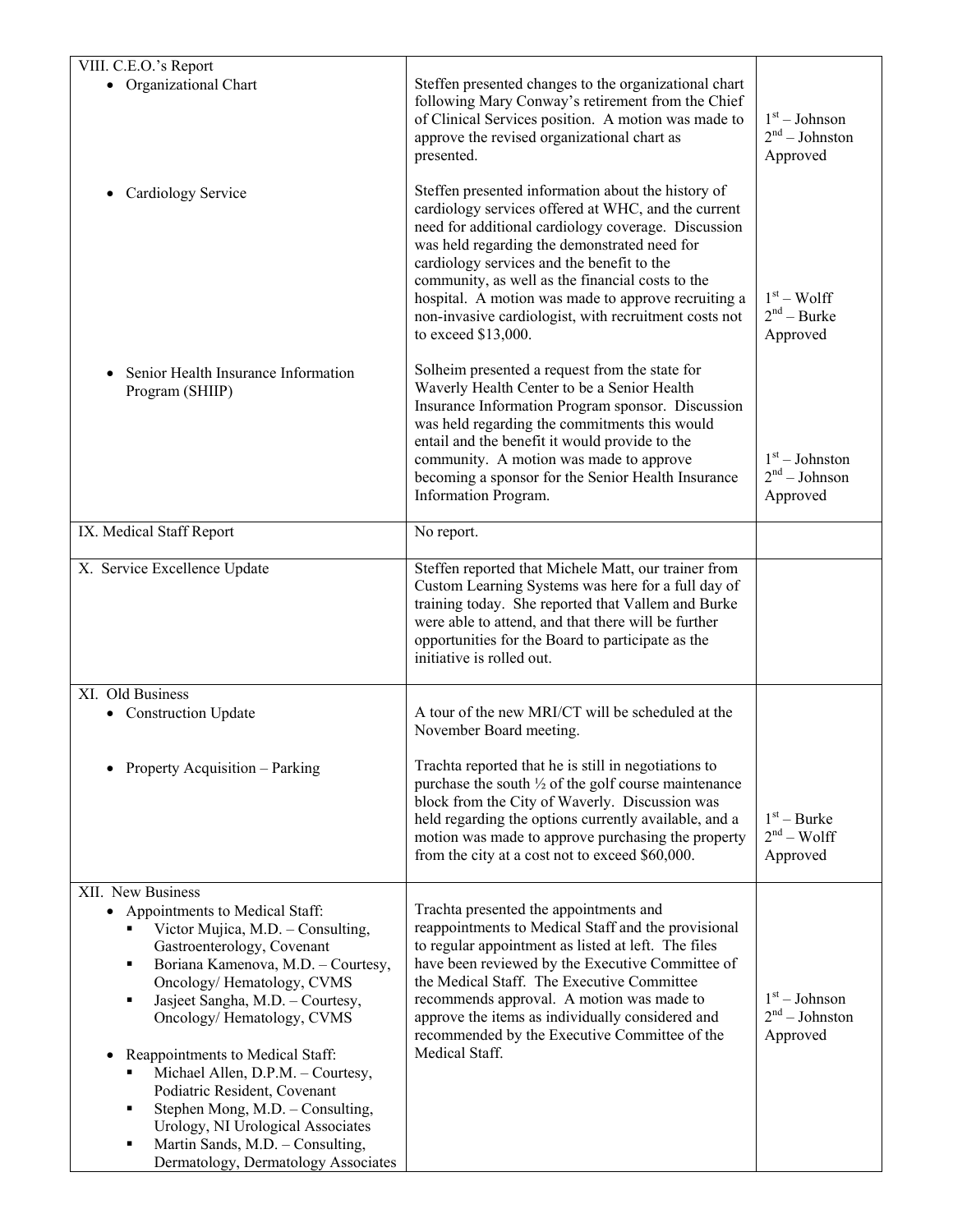| Jay Ginther, M.D. - Consulting,<br>$\blacksquare$<br>Orthopedics, CVMS<br>Alan Brown, M.D. - Consulting,<br>п<br>Pathology, Allen<br>Annette Geary, ARNP - Ancillary,<br>٠<br>Dermatology, Dermatology Associates<br>Jeffrey Clark, D.O. - Consulting,<br>٠<br>Orthopedics, CVMS<br>Qiang Li, M.D - Consulting,<br>٠<br>Cardiology, CVMS<br>Patrick Weires, D.P.M. - Courtesy,<br>٠<br>Podiatry, Family Foot Healthcare<br>Stephen Frazier, M.D. - Consulting,<br>$\blacksquare$<br>Radiology, CVMS<br>Michael Welton, M.D. - Consulting,<br>٠<br>Urology, NI Urological Associates<br>Provisional to Regular Status on Medical<br>Staff:<br>David Schrodt, M.D. - Courtesy, ER,<br>EPA<br>Revised Privilege Listing – Podiatry                                                                                                                                                                                                                                                                                                                                                                         | Trachta presented the revised podiatry privilege<br>listings as included in the Board packets. The<br>revised privilege listing was developed in<br>collaboration with Dr. Lantz. The form has been<br>reviewed and is recommended for approval by the<br>Medical Staff. A motion was made to approve the<br>privilege listing as written and individually | $1st - Johnston$<br>$2nd - Wolf$                          |
|---------------------------------------------------------------------------------------------------------------------------------------------------------------------------------------------------------------------------------------------------------------------------------------------------------------------------------------------------------------------------------------------------------------------------------------------------------------------------------------------------------------------------------------------------------------------------------------------------------------------------------------------------------------------------------------------------------------------------------------------------------------------------------------------------------------------------------------------------------------------------------------------------------------------------------------------------------------------------------------------------------------------------------------------------------------------------------------------------------|------------------------------------------------------------------------------------------------------------------------------------------------------------------------------------------------------------------------------------------------------------------------------------------------------------------------------------------------------------|-----------------------------------------------------------|
| New/Revised Policies:<br>Telemonitoring Patient Admission/HH<br>п<br><b>Telemonitoring Equipment</b><br>п<br>Management and Safety/HH<br><b>Telemonitoring Central Station</b><br>п<br>Protocol/HH<br>IT Backup Policy/Information<br>п<br>Systems<br>Prioritizing High-Risk Patients/SS<br>٠<br>Advance Directives/SS; PC<br>п<br>Documentation of Social Service<br>$\blacksquare$<br>Information/SS<br>Confidentiality/SS<br>٠<br>Investigation and Reporting of<br>п<br>Abuse/SS; PC<br>Dependent Adult Abuse/SS; PC<br>п<br>Child Abuse & Neglect/SS; PC<br>٠<br>Victims of Suspected Abuse or<br>п<br>Criminal Acts/ SS; PC<br>Spiritual Consultation/SS; PC<br>٠<br>Bereavement Services/SS; PC<br>п<br><b>AIDS Patients/SS</b><br>$\blacksquare$<br>Discharge Planning/SS<br>$\blacksquare$<br>Nursing Home Placement/SS<br>в<br><b>Community Resources/SS</b><br>п<br>Handicapped Patients/SS; PC<br>п<br>Device for the Deaf - Minicom<br>п<br>Telecommunication/SS; PC<br>Online Interpreter Services/SS; PC<br>٠<br>Performance Improvement Plan/SS<br>п<br>Admission to the Emergency<br>٠ | considered.<br>Trachta presented the new/revised policies as listed<br>at left, and included in the Board packets. A motion<br>was made to approve the policies as written and<br>individually considered.                                                                                                                                                 | Approved<br>$1st - Burke$<br>$2nd - Johnston$<br>Approved |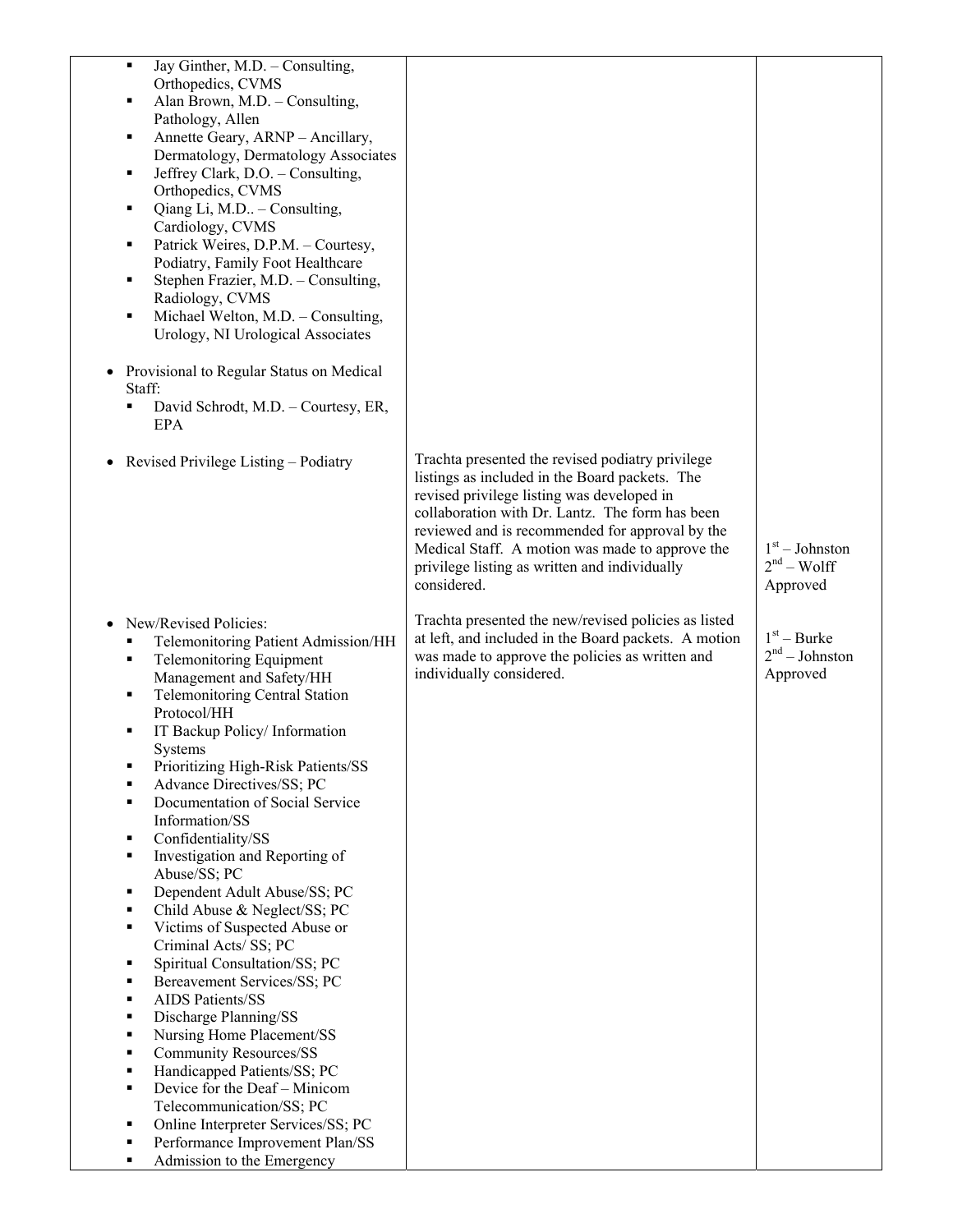| Department/ED<br><b>Patient Leaving Against Medical</b><br>٠<br>Advice (AMA)/ED<br>Death in Emergency Department or<br>٠<br>Dead on Arrival/ED<br><b>Emergency Commitment, Procedure</b><br>٠<br>for Substance Abuse and/or Mental<br>Illness/ED<br>Narcotic Injections Given in<br>٠<br><b>Emergency Department/ED</b><br>Pregnant Patients in the Emergency<br>٠<br>Department/ED; Birthing Center<br>Rapid Sequence Intubation and<br>٠<br>Neuromuscular Blockade/ED; M/S<br>Reporting of Farm Injuries/ED<br>٠<br>Transfer/Admission of Patient from<br>٠<br>ER to M/S/ED; M/S |                                                                                                                                                                                                                                                                                                                                                                                                                                                                                                                                                                                                                                                                                                                                                                                                                                                                                                                                                    |                                                           |
|------------------------------------------------------------------------------------------------------------------------------------------------------------------------------------------------------------------------------------------------------------------------------------------------------------------------------------------------------------------------------------------------------------------------------------------------------------------------------------------------------------------------------------------------------------------------------------|----------------------------------------------------------------------------------------------------------------------------------------------------------------------------------------------------------------------------------------------------------------------------------------------------------------------------------------------------------------------------------------------------------------------------------------------------------------------------------------------------------------------------------------------------------------------------------------------------------------------------------------------------------------------------------------------------------------------------------------------------------------------------------------------------------------------------------------------------------------------------------------------------------------------------------------------------|-----------------------------------------------------------|
| <b>Finance Committee</b>                                                                                                                                                                                                                                                                                                                                                                                                                                                                                                                                                           | Trachta reported that the Finance Committee met on<br>October $16th$ . Minutes from said meeting were<br>included in the Board packets.                                                                                                                                                                                                                                                                                                                                                                                                                                                                                                                                                                                                                                                                                                                                                                                                            |                                                           |
| <b>Charity Care Application</b>                                                                                                                                                                                                                                                                                                                                                                                                                                                                                                                                                    | Bennett presented an application for charity care in<br>the amount of $$14,638.75$ . The application meets the<br>guidelines set forth in our new charity care policy. A<br>motion was made to approve the application as<br>presented.                                                                                                                                                                                                                                                                                                                                                                                                                                                                                                                                                                                                                                                                                                            | $1st - Wolf$<br>$2nd - Johnson$<br>Approved               |
| <b>Personnel Committee</b>                                                                                                                                                                                                                                                                                                                                                                                                                                                                                                                                                         | Buls reported that the Personnel Committee met<br>prior to this meeting.                                                                                                                                                                                                                                                                                                                                                                                                                                                                                                                                                                                                                                                                                                                                                                                                                                                                           |                                                           |
| Long Term Disability/Life Insurance                                                                                                                                                                                                                                                                                                                                                                                                                                                                                                                                                | Buls reported the need to increase LTD & life<br>insurance benefit maximums to provide full coverage<br>for employees. The LTD benefit is 60% of the<br>employees annual salary and life insurance is two<br>times the employees salary. The annual cost of these<br>changes, plus the renewal rate increase that is<br>effective $11/1/2006$ is approximately \$12,000. A<br>motion was made to approve the changes as<br>presented.                                                                                                                                                                                                                                                                                                                                                                                                                                                                                                              | $1st - Johnston$<br>$2nd - Burke$<br>Approved             |
| Time Off Task Force<br>Recommendations                                                                                                                                                                                                                                                                                                                                                                                                                                                                                                                                             | Buls presented the following recommendations from<br>the time off task force that was convened to work on<br>developing improvements to the time off system as a<br>result of the dissatisfaction that was expressed on the<br>last employee survey:<br>Adopt a hospital-wide attendance policy.<br>Educate employees on the current time off<br>٠<br>system – mainly the fact that $2\frac{1}{2}$ days of<br>first day illness leave are built into the<br>Earned Time Bank, and that our system is<br>generous in comparison to other hospitals<br>throughout the state.<br>Two other added time off changes were<br>٠<br>discussed. These will have a monetary<br>impact and will be included in the budget<br>for final approval.<br>Trachta reported that these changes would take effect<br>in July, 2007 and would be incorporated into the<br>FY08 budget. A motion was made to approve the<br>recommendations of the time off task force. | $1st - Johnston$<br>2 <sup>nd</sup> – Johnson<br>Approved |